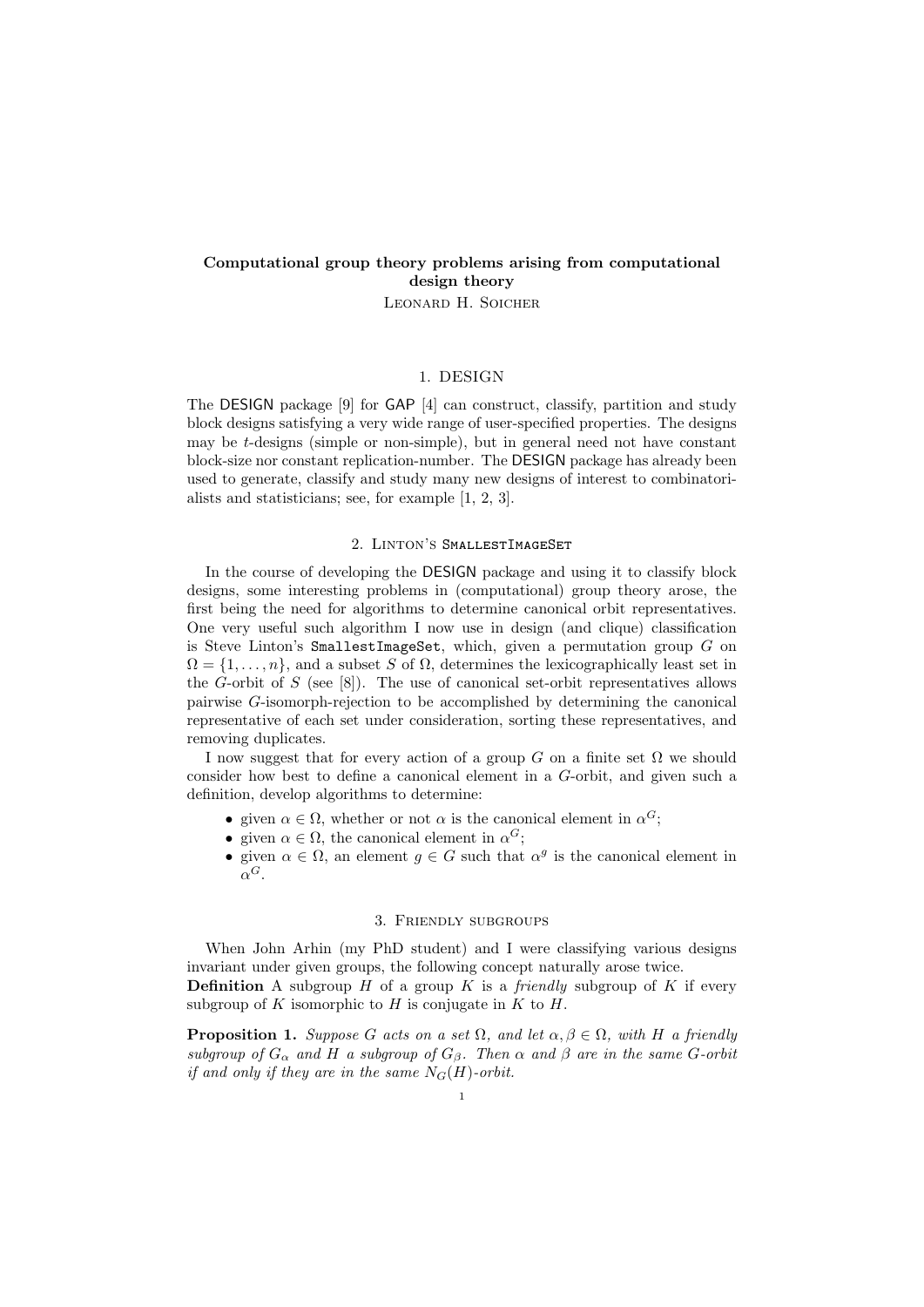*Proof.* The if-part is trivial. For the converse, suppose  $x \in G$  with  $\alpha^x = \beta$ . Then  $G_{\beta} = (G_{\alpha})^x$ , and so  $H^x$  is a friendly subgroup of  $G_{\beta}$ . Since  $H \leq G_{\beta}$ , it must be conjugate in  $G_{\beta}$  to  $H^x$ , and so there is a  $y \in G_{\beta}$  with  $H^{xy} = H$ . We thus have  $xy \in N_G(H)$  and  $\alpha^{xy} = \beta$  $y = \beta$ .

**Proposition 2.** Suppose G acts on a set  $\Omega$ , and let  $\alpha, \beta \in \Omega$ , with H a friendly subgroup of  $G_{\alpha}$ . Then if  $\beta$  is in the same G-orbit as  $\alpha$ , every subgroup of  $G_{\beta}$  that is isomorphic to H is conjugate in G to H.

*Proof.* Suppose  $x \in G$  with  $\alpha^x = \beta$ . Then  $G_\beta = (G_\alpha)^x$ , and so  $H^x$  is a friendly subgroup of  $G_\beta$ . Thus, if  $J \leq G_\beta$  with  $J \cong H$ , then  $J$  is conjugate in  $G_\beta$  to  $H^x$ , and so  $J$  is conjugate in  $G$  to  $H$ .

When classifying  $H$ -invariant objects up to  $G$ -equivalence (that is, up to being in the same G-orbit), for a given  $H \leq G$ , Proposition 1 allows us to avoid many tests to determine G-equivalence when  $N_G(H)$ -orbit representatives of the H-invariant objects have been determined. (For such an  $N_G(H)$ -orbit representative  $\alpha$ , if H is a friendly subgroup of  $G_{\alpha}$  then no G-equivalence tests involving  $\alpha$  are required.)

When classifying  $H_i$ -invariant objects for various pairwise isomorphic, but nonconjugate, subgroups  $H_i$  of G, Proposition 2 allows us to avoid many tests to determine when an  $H_i$ -invariant object is G-equivalent to an  $H_i$ -invariant one. (For a given  $H_i$ -invariant  $\alpha$ , if  $H_i$  is a friendly subgroup of  $G_{\alpha}$ , then  $\alpha$  cannot be in the same G-orbit as an  $H_i$ -invariant object, when  $i \neq j$ .)

It is often possible to use cheap computational tests to confirm that a subgroup H of a finite group K is a friendly subgroup (when it is such a subgroup), making use of the following result.

**Theorem 1.** Let K be a finite group and H a subgroup of K. Then H is a friendly subgroup of  $K$  if one or more of the following holds:

- $(1)$   $H = K$ ;
- $(2)$  K is cyclic;
- (3) H is a Hall subgroup of K (i.e.  $gcd(|H|, |K : H|) = 1)$ ) and H is supersoluble (see [7]);
- (4) H is a nilpotent Hall subgroup of K (such as a Sylow subgroup), or more generally, H is a friendly subgroup of a nilpotent Hall subgroup of K (see  $[10]$ :
- (5) K is soluble and H is a Hall subgroup of K, or more generally, K is soluble and H is a friendly subgroup of a Hall subgroup of K (see [6]).

It is worth noting that F. Gross employs the Classification of Finite Simple Groups to prove that an odd-order Hall subgroup of a finite group is a friendly subgroup of that group (see [5]), but I prefer not to use this sledgehammer to crack the odd nut.